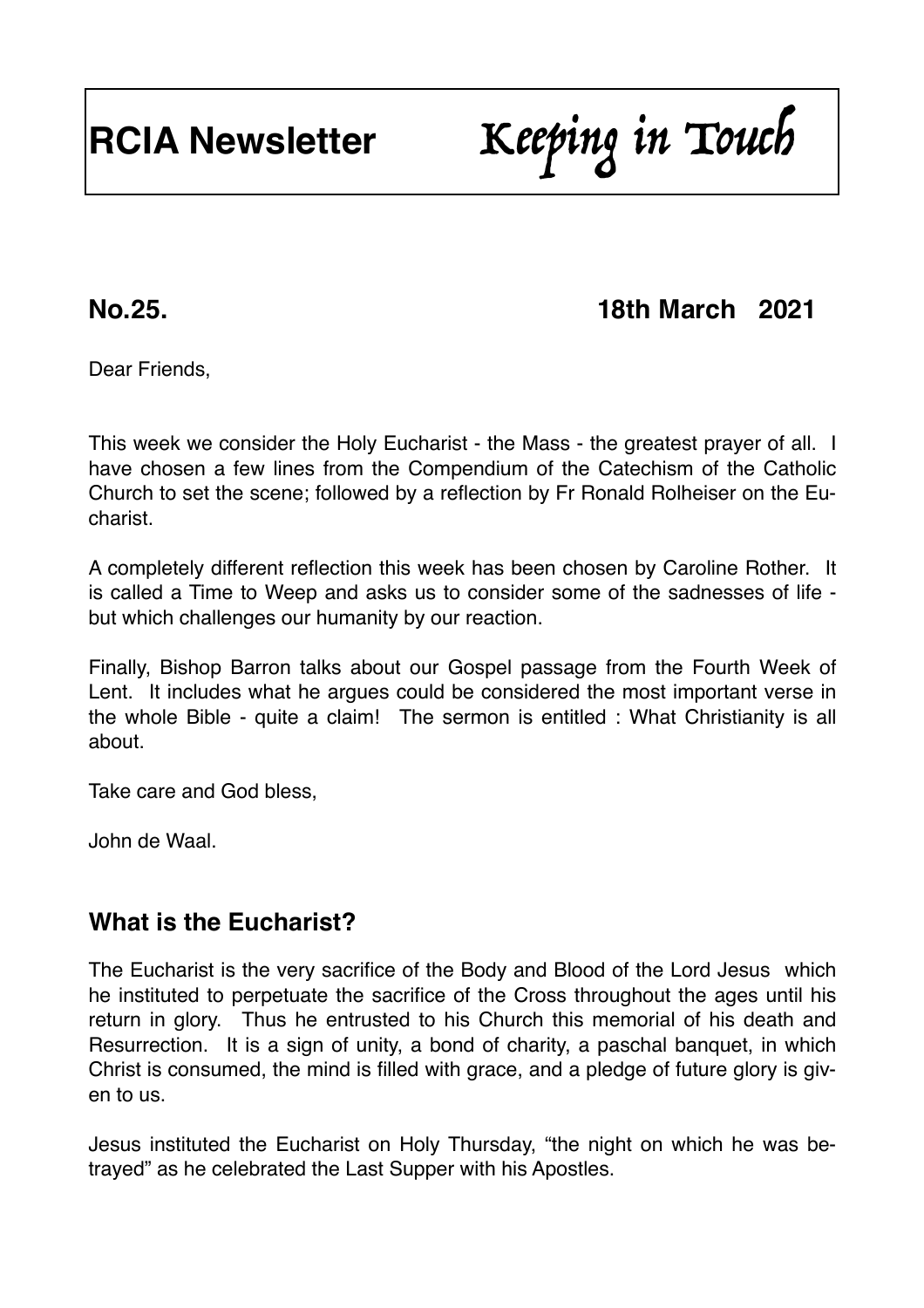After he had gathered with his Apostles Jesus took bread in his hands. He broke it and gave it to them saying, "Take this and eat it, all of you : this is my Body which will be given up for you." Then he took the cup of wine in hs hands and said : "Take this and drink of this, all of you. This is the cup of my Blood, the Blood of the new and everlasting covenant. It will be shed for you and for all so that sins may be forgiven. Do this in memory of me."

It is the source and summit of all Christian life. In the Eucharist, the sanctifying action of God in our regard and our worship of him reach their high point. It contains the whole spritual good of the Church, Christ himself, our Pasch. Communion with divine life and the unity of the people of God are both expressed and effected by the Eucharist. Through the Eucharistic celebration we are united already with the liturgy of heaven and we have a foretaste of eternal life.

(Compendium of the Catechism of the Catholic Church, 271-274).

### **The Eucharist : the source and summit of the Christian life.**

Jesus didn't leave us a lot of rituals. He left us his Word and he left us one ritual, the Eucharist. He refers to other rituals such as Baptism, and other parts of the Christian scriptures refer to laying on of hands, to the confessing of sins, and to various kinds of anointing with oil, but Jesus, himself, left us only his Word and the Eucharist.

And it is around these two things , the Word and the Eucharist, that we form the Christian community, the Church. Historically Roman Catholics and Protestants have differed as to which of these to give priority. In classical Protestant theology and practice, the Word is central; it is what first and foremost draws people into "community". The Eucharist may or may not follow. In Roman Catholicism, the Eucharist is given priority and the Word and all the other sacraments are ultimately in support of the Eucharist and flow from it. In a vast oversimplification it may be said that Roman Catholics form the Church around the Eucharist while seeing the Word as a necessary prelude to and supplement to the Eucharist; whereas Protestants form the Church around the Word, while seeing the Eucharist as flowing from that in different ways.

Partly this can be seen by walking into either a Roman Catholic or Protestant church. When you walk into a Protestant church, what is at front and centre? A pulpit or lectern, something from which the Word of God is proclaimed and preached. Secondarily, there may or may not be an altar, and if there is one, it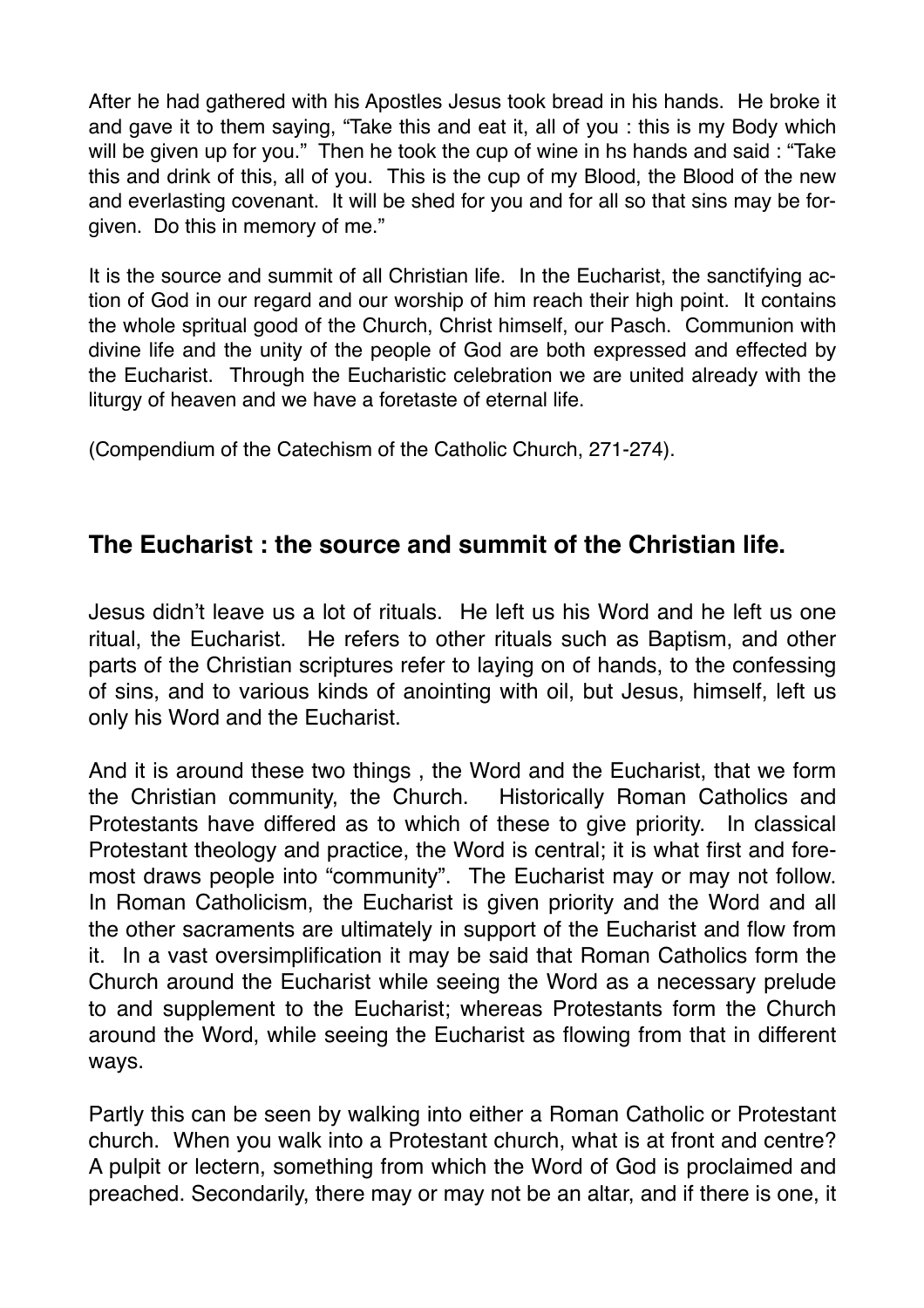is generally less centrally situated. The architecture speaks the theology : they gather first and foremost around the Word. The Eucharist takes a secondary place. When you walk into a Roman Catholic church the reverse is true. What is front and centre? An altar. Off to one side, far less prominent, is placed a pulpit or lectern. The message is also clear in the architecture : we gather first and foremost around the Eucharist, and the Word takes second place.

St Augustine, one of the most influential Christian theologians of all time, puts it this way : Jesus left us the Eucharist and the Community of the Church is built around it. Because of this, Roman Catholics believe that the Eucharist is the source and summit of all Christian life (2nd Vatican Council) …It is the sign of our unity.

(From : "Prayer : Our Deepest Longing, by Ronald Rolheiser).

#### **A time to weep**

On this planet, psychic numbing has been raised to high art. This people avoids pain and misery, in others as well as in themselves, at all costs. This is not a people who braves grief in the face and stares it down. No, this people dedicates itself to the elimination of pain—its own—and the aversion of pain—everyone else's. But grief comes nevertheless.

Tears fall despite the fact that we resist them so strongly. Weeping and wailing are heard everywhere in the land of milk and honey—from the unemployed and underemployed who want basics they can't have; from the sick and lonely who feel they have nothing to live for at all; from the beaten and the powerless whose lives are faceless and unrecognized; from the privileged and well-to-do who have it all and still have nothing that really satisfies.

Unfortunately, few of us see our weeping as spiritual gift or a matter of divine design. But we are wrong. Weeping is very holy and life-giving. It sounds the alarm for a society and wizens the soul of the individual. If we do not weep on the personal level, we shall never understand humanity around us. If we do not weep on the public level, we are less than human ourselves.

If we do not allow ourselves to face and feel pain, we run the risk of entombing ourselves in a plastic bubble where our lies about life shrink our hearts and limit our vision. It is not healthy, for instance, to say that massive poverty is sad but "normal." It is not right to say that sexism is unfortunate, but "necessary." It is not human to say that war is miserable but "essential." It is not healthy to insist that our deep hurts and cutting disappointments and appalling losses and great personal mistakes do not exist. On the contrary. To weep tears of frustration about them may be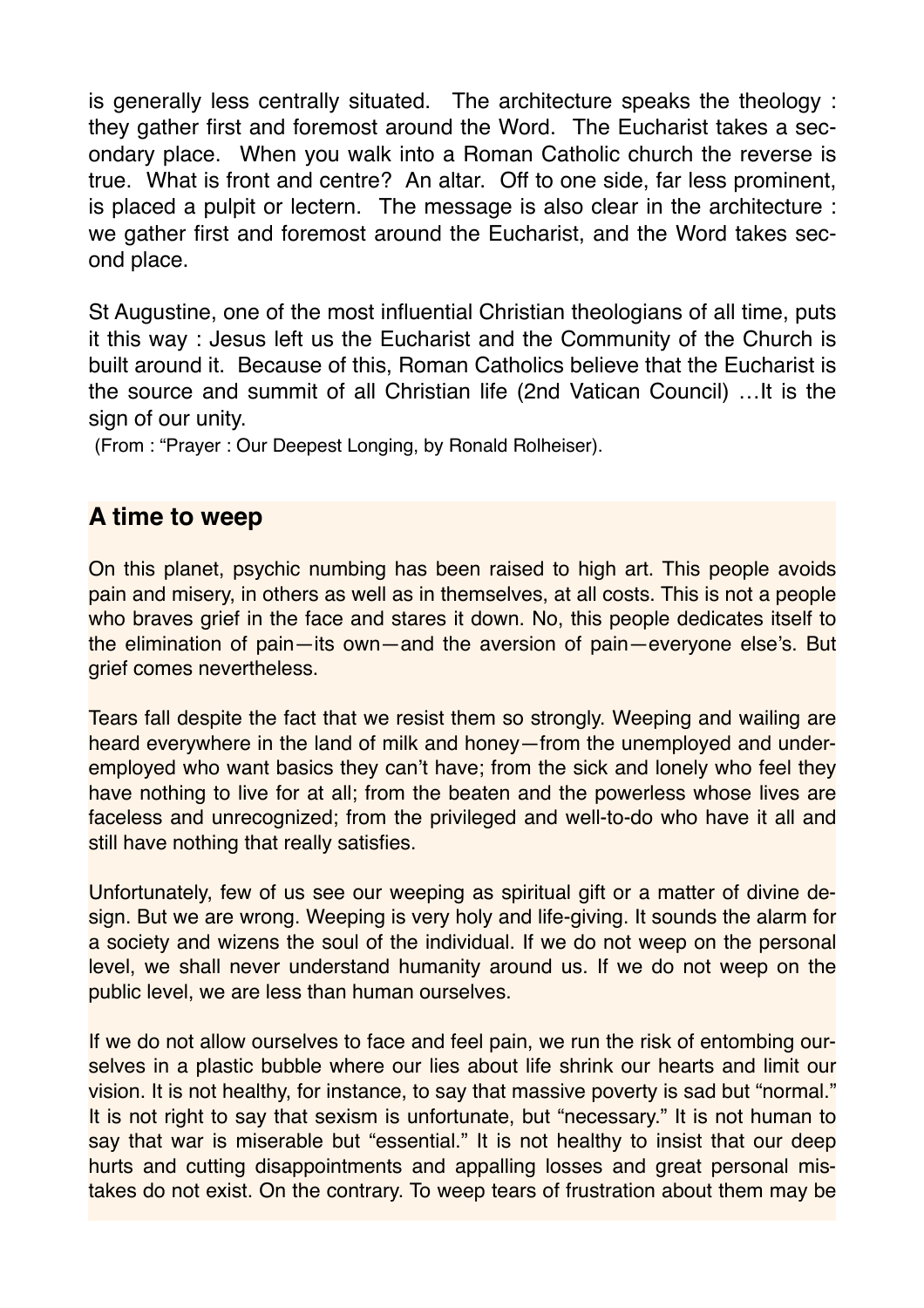to take our first real steps toward honesty, toward mental health, toward a life that is worth living.

Weeping, in fact, may be the best indicator we have of what life is really all about for us. It may be only when we weep that we can come to know best either ourselves or our worlds. What we weep for measures what we are. What we weep over indicates what others may expect of us in life.

**—**from[For Everything a Season](https://joanchittister.us6.list-manage.com/track/click?u=0bcd62516ffe48a23a1231c56&id=5ed2d5951c&e=6a80be8e5c) by Joan Chittister (Orbis)

# **Bishop Robert Barron's Sunday Sermon.**

This Sunday Sermon covers the Gospel reading from the Fourth Sunday of Lent : St John's Gospel : 3 : 14-21. Bishop Barron says that verse 16 could possibly be called the most important in the entire Bible!

[https://youtu.be/RhA\\_zXQoXJ4](https://youtu.be/RhA_zXQoXJ4)

**Final Prayer - taken from Compline (the Night Prayer of the Church).** 

**Antiphon.** Save us, Lord, while we are awake; protect us while we sleep; that we may keep watch with Christ and rest with him in peace.

# **Nunc Dimittis.**

At last, all-powerful Master, you give leave to your servant to go in peace, according to your promise.

For my eyes have seen your salvation which you have prepared for all nations, the light to enlighten the Gentiles and give glory to Israel, your people.

**Antiphon.** Save us, Lord, while we are awake; protect us while we sleep; that we may keep watch with Christ and rest with him in peace.

A short time for silent prayer.

# **Concluding prayer.**

Lord our God,

restore us again by the repose of sleep after the fatigue of our daily work;